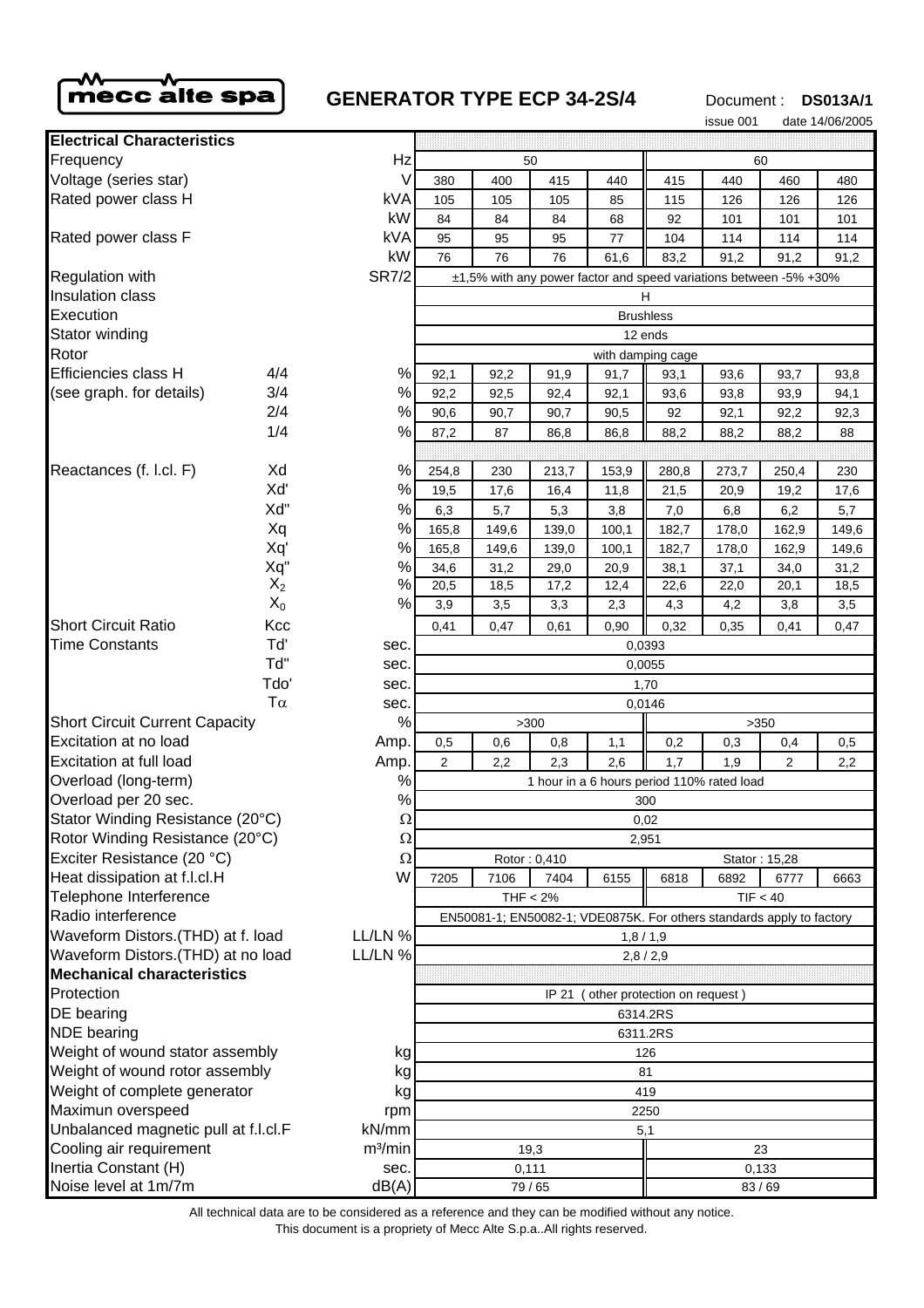

## **GENERATOR TYPE ECP 34-2S/4**

#### Document : **DS013A/2**







٣H 

Ш

ĦŦ

**TTTTI** 

0,001 0,01 0,1 1 10

Seconds

**TITLE** 

╫

 $\pm$ T

╥

⊞

**TTTTTTTTTT** 

1

10

100

metrical

TT

Amperes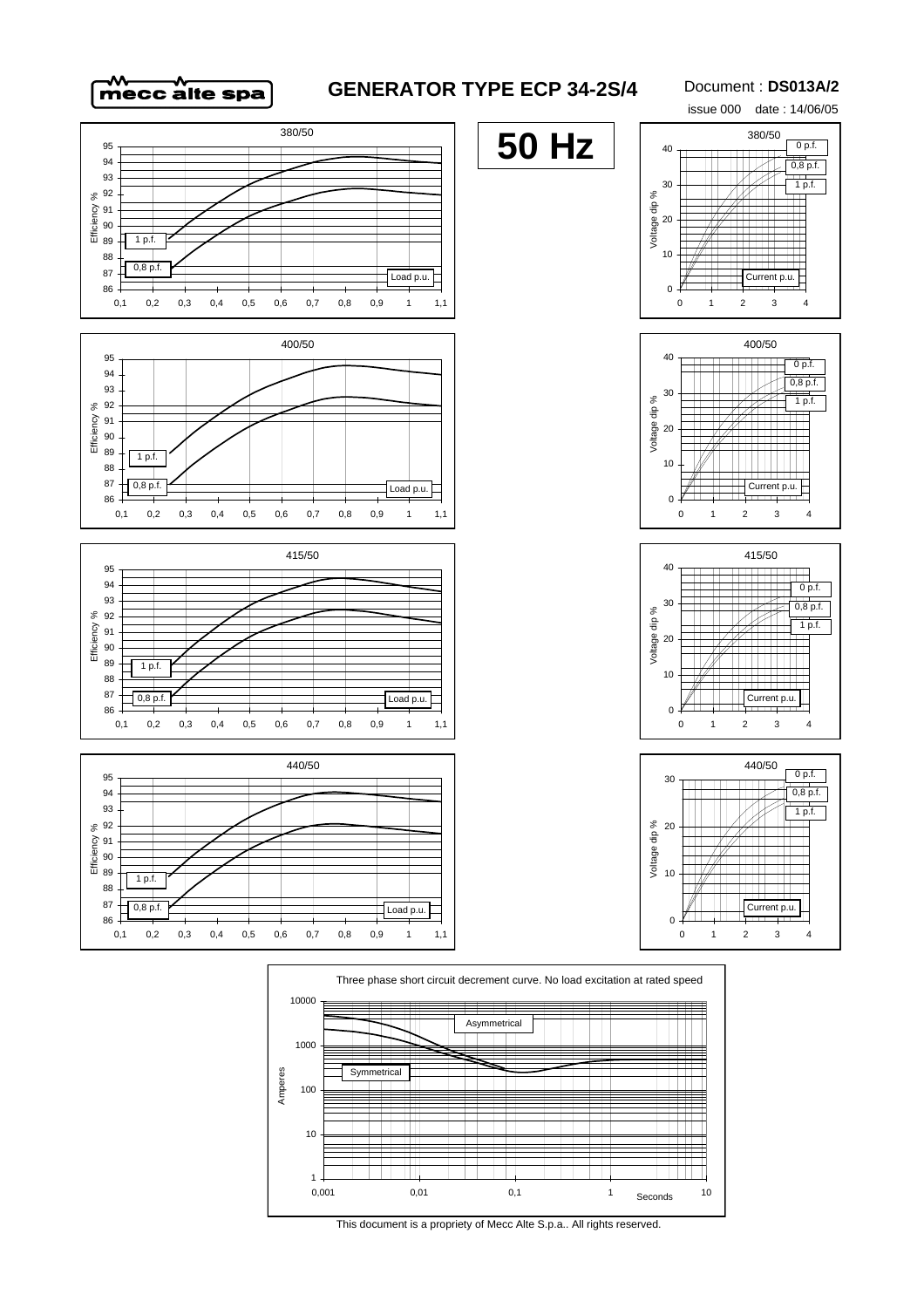

## **GENERATOR TYPE ECP 34-2S/4**

**60 Hz**

### Document : **DS013A/3**



0 p.f.

50

















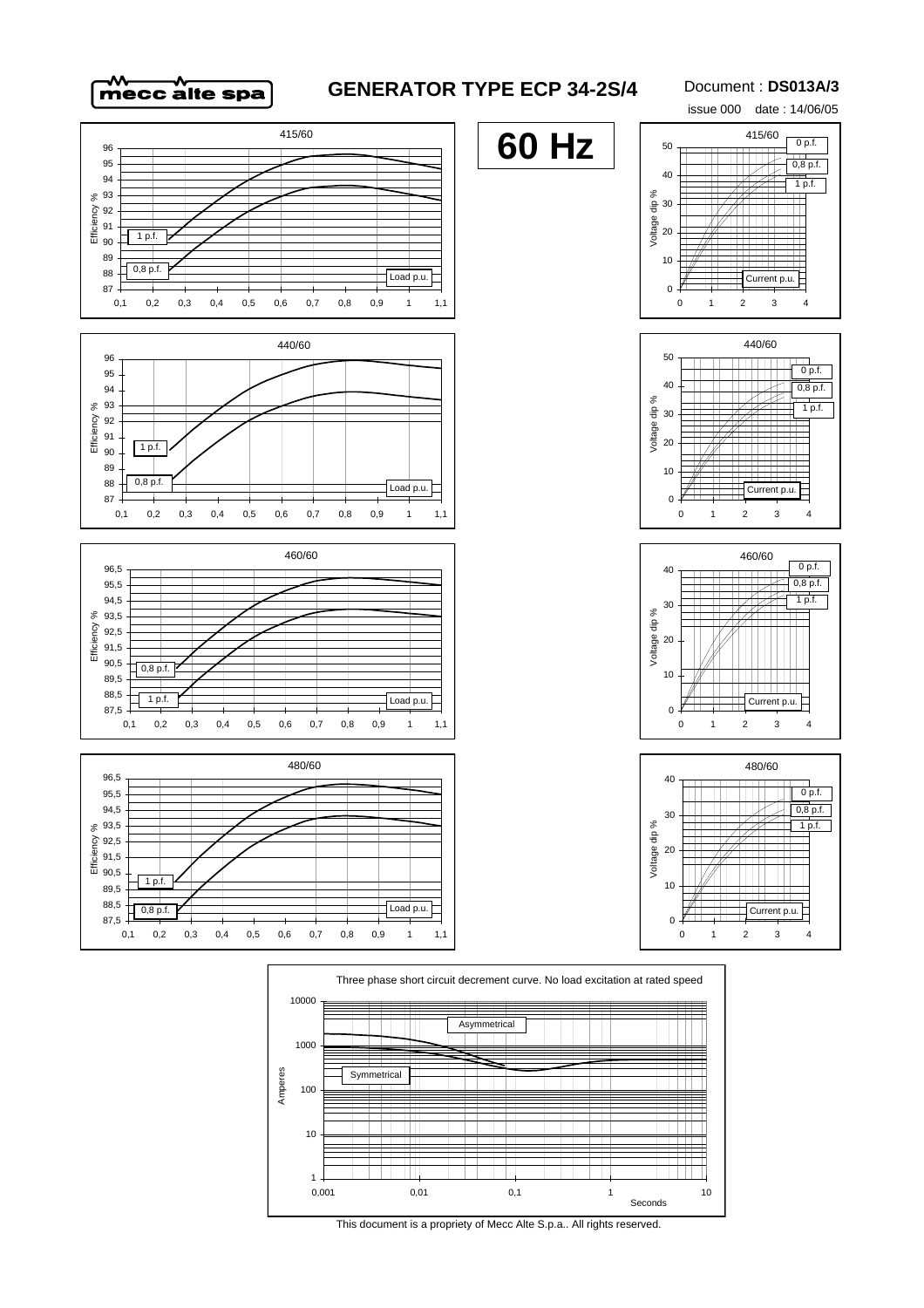